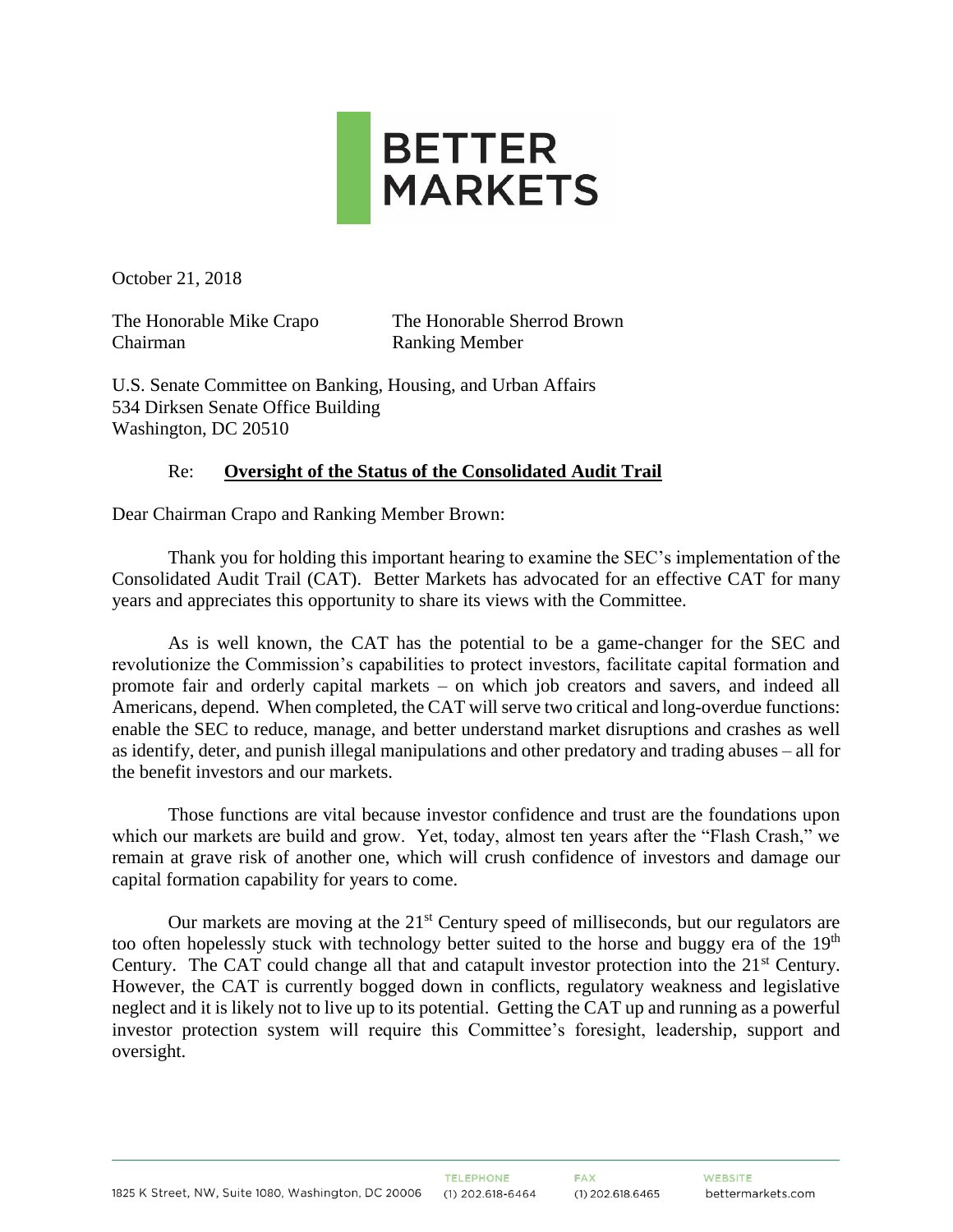## **History**

As this Committee is aware, the SEC first proposed to create the CAT immediately after the "Flash Crash" in May 2010. At a hearing on May 20, 2010, before this very Committee, then SEC Chairman Mary Shapiro discussed how a consolidated audit trial that would track orders could help regulators better understand flash crashes and other market abnormalities.<sup>1</sup> During the "Flash Crash" nearly one trillion dollars of stock market value was temporarily wiped out from investors' accounts. This confidence-shattering event took just 18 minutes to unfold and saw some stocks inexplicably plummet to \$1 per share while others skyrocketed to more than \$100,000 per share.

Adding insult to injury, it took the SEC and the Commodity Futures Trading Commission (CFTC) more than four months and thousands of staff hours to reconstruct the events that spanned those 18 minutes, largely because regulators had neither the tools nor the data to understand how and why the stock market experienced its steepest intraday drop ever.<sup>2</sup> The Flash Crash vividly illustrated the need for a much more comprehensive, coherent, and accessible data trail.<sup>3</sup>

At the end of May 2010, the SEC released a proposal of SEC Rule 613 which would eventually create the CAT. The proposal envisions the CAT to enable the SEC to monitor and react to market events and manipulations in real time. Approximately two years passed before the SEC unanimously approved on July 18, 2012 SEC Rule 613, which creates a National Market System Plan (NMS Plan) called the CAT NMS.<sup>4</sup>

Rule 613 of Regulation NMS under the Securities Exchange Act of 1934 required national securities exchanges and national securities associations (also known as self-regulatory organizations (SROs)) to jointly submit a national market system ("NMS") plan—

"to create, implement, and maintain a consolidated order tracking system, or consolidated audit trail, with respect to the trading of orders in NMS securities, that would capture customer and order event information for orders in NMS securities, across all markets, from the time of order inception through routing, cancellation, modification, or execution."

 $\mathbf{1}$ See "Examining the Causes and Lessons of the May 6<sup>th</sup> Market Plunge," U.S. Senate Banking Committee, May 20, 2010, S. Hrg. 111-774.

<sup>&</sup>lt;sup>2</sup> Making matters worse, it is now apparent that even that four months of intensive work failed to uncover the reasons for the crash, as made painfully clear when a trader in London was arrested five years later, in April 2015, for his then-previously undisclosed and unknown role in causing the Flash Crash. See, "Trader Arrested in Manipulation That Contributed to 2010 'Flash Crash'," Nathaniel Popper and Jenny Anderson, April 21, 2015, The New York Times, available at [https://www.nytimes.com/2015/04/22/business/dealbook/trader-in-britain-arrested-on-charges-of](https://www.nytimes.com/2015/04/22/business/dealbook/trader-in-britain-arrested-on-charges-of-manipulation-that-led-to-2010-flash-crash.html)[manipulation-that-led-to-2010-flash-crash.html](https://www.nytimes.com/2015/04/22/business/dealbook/trader-in-britain-arrested-on-charges-of-manipulation-that-led-to-2010-flash-crash.html)

<sup>&</sup>lt;sup>3</sup> Since 2010, we have witnessed other sudden and major trading upheavals that have indeed shaken the confidence of investors and markets. Markets were again thrown into uncertainty on August 24th, 2015 when 40% of NASDAQ-100 companies hit daily lows that were more than 10% below previous day closing price and over 19% of Exchange Traded Funds (ETFs) experienced price swings large enough to trigger limit up-limit down trading pauses.

<sup>&</sup>lt;sup>4</sup> See "Rule 613 (Consolidated Audit Trail)." Available at [https://www.sec.gov/divisions/marketreg/rule613](https://www.sec.gov/divisions/marketreg/rule613-info.htm) [info.htm.](https://www.sec.gov/divisions/marketreg/rule613-info.htm)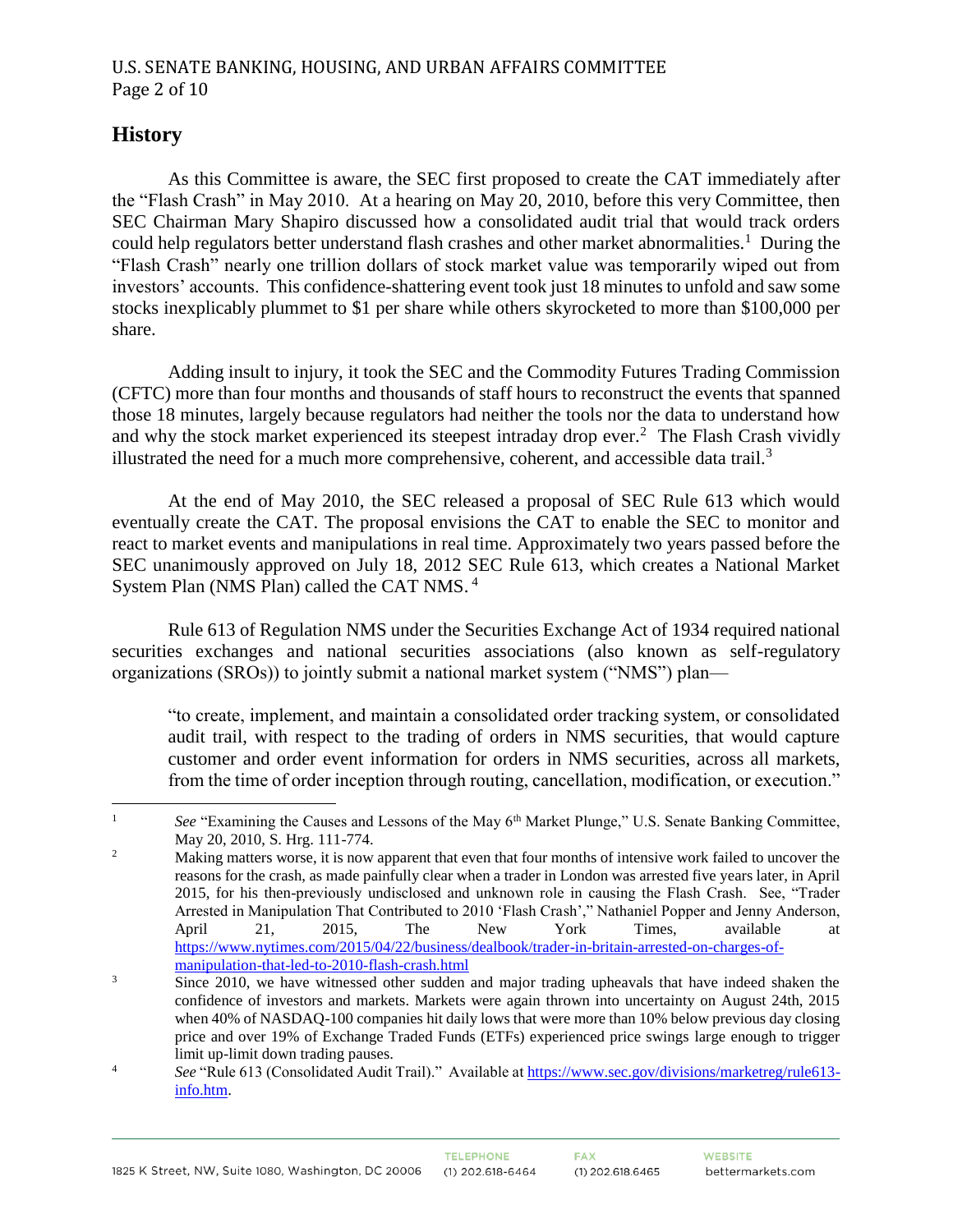### U.S. SENATE BANKING, HOUSING, AND URBAN AFFAIRS COMMITTEE Page 3 of 10

In adopting Rule 613, the Commission reflected on the difficulties of performing its oversight responsibilities in today's complex, dispersed, and highly automated national market system, especially when it needs to piece together "disparate data from a variety of existing information systems lacking in completeness, accuracy, accessibility, and or timeliness."

CAT NMS was mandated by the SEC to propose a Joint Industry Plan called the CAT Plan which would see the creation and implementation of the CAT system. An additional four years passed before the SEC released for public comment, in April 2016, a 1,090-page Joint Industry Plan developed by the CAT NMS consortium which proposed to create the CAT system.<sup>5</sup> Some of the members of this consortium have a long rap-sheet for having violated SEC's own rules and securities laws,<sup>6</sup> which are precisely the type of misconduct the CAT would enable the SEC to detect and punish more quickly, more often and more effectively.

The CAT system as envisioned by the Joint Industry Plan was flawed in several respects that were inherent in the very nature of the industry-led effort. The overriding and, indeed, likely fatal flaw was embedding industry influence if not control over a system that was for monitoring and policing the industry. Frankly, it was like asking bank-robbers to provide the police with the getaway routes for their future crimes.

As a result, Better Markets concluded that the Joint Industry Plan for CAT will not protect investors or rid our capital markets of disruptive and manipulative practices because it was designed by the very industry it is meant to oversee, and consequently it reflects the conflicted influence of the industry in nearly every respect.<sup>7</sup> For example, the SEC's oversight role in the Joint Industry Plan was weak, and enhancements to the system to ensure that it remains up-to-date and modernized were not built into the implementation plans, making improvements to the system haphazard and ad hoc. This means that regulators – and the American public – would have no real assurance that the system will keep pace with our rapidly evolving equity markets.

 $\overline{5}$ <sup>5</sup> As of this writing, the Plan Participants are: BATS Exchange, Inc.; BATS-Y Exchange, Inc.; BOX Options Exchange LLC; C2 Options Exchange, Incorporated; Chicago Board Options Exchange, Incorporated; Chicago Stock Exchange, Inc.; EDGA Exchange, Inc.; EDGX Exchange, Inc.; Financial Industry Regulatory Authority, Inc.; International Securities Exchange, LLC; ISE Gemini, LLC; Miami International Securities Exchange LLC; NASDAQ OMX BX, Inc.; NASDAQ OMX PHLX LLC; The NASDAQ Stock Market LLC; National Stock Exchange, Inc.; New York Stock Exchange LLC; NYSE MKT LLC; and NYSE Arca, Inc.

<sup>6</sup> See "SEC Charges Direct Edge Exchanges [owned by BATS Exchange] With Failing to Properly Describe Order Types." Penalty: at least \$14 million. See, also, "SEC Charges NYSE, NYSE ARCA, and NYSE MKT for Repeated Failures to Operate in Accordance With Exchange Rules." Penalty: at least \$4.5 million. See, also, "SEC Charges NASDAQ for Failures During Facebook IPO." Penalty: at least \$10 million. See, also, "SEC Charges New York Stock Exchange for Improper Distribution of Market Data." Penalty: at least \$5 million.

<sup>7</sup> *See* Better Markets' comment letter in response to the CAT NMS Plan (Release No. 34-77734; File No. 4- 698). (July 18, 2016). Available at<https://www.sec.gov/comments/4-698/4698-17.pdf>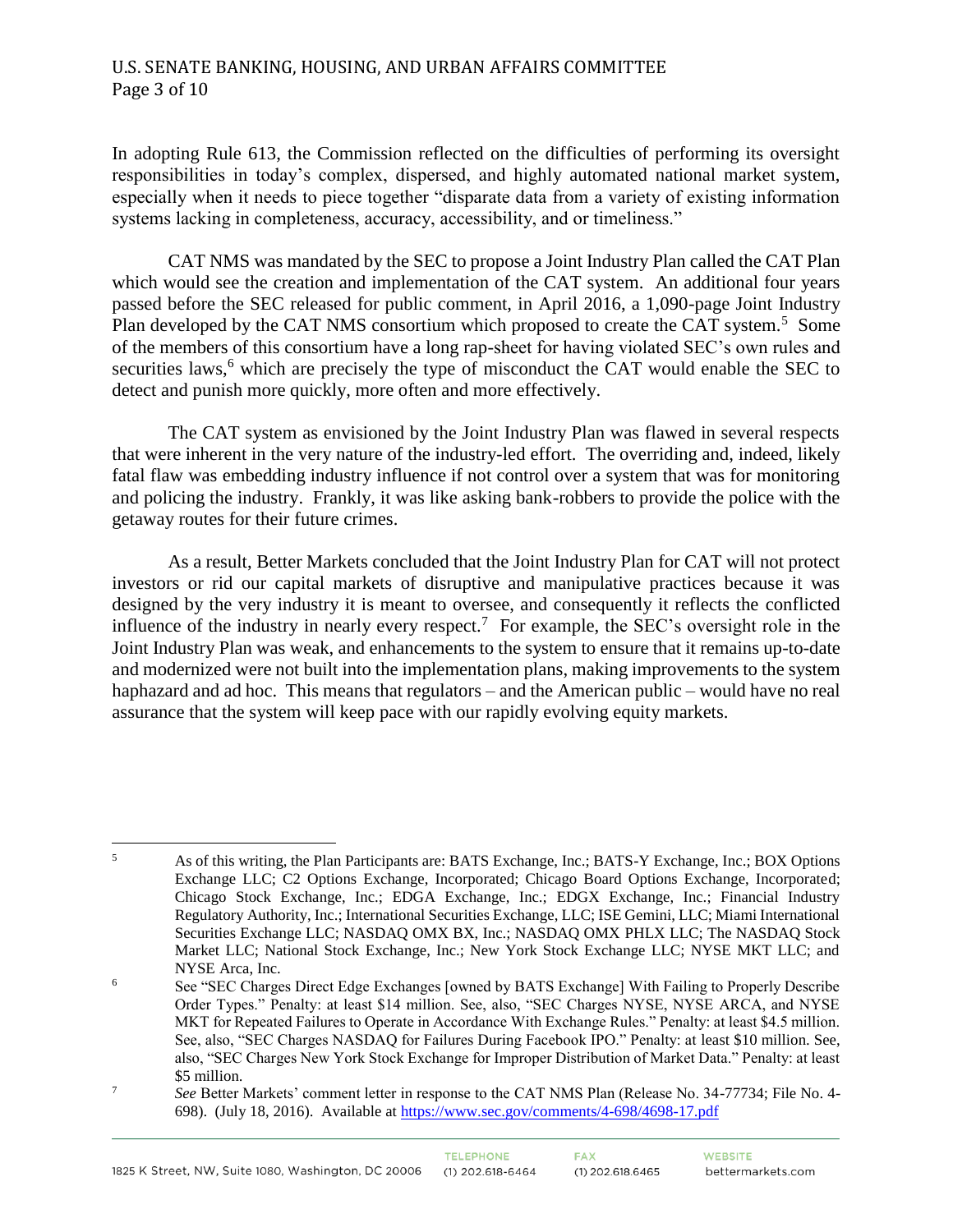# **The (Non)Implementation of CAT**

In January 2017, Thesys Technologies LLC was hired to build and operate the CAT (becoming the so-called "Plan Processor"). Problems with Thesys's implementation of the CAT surfaced early in the process. For nearly a year, Thesys was not able to retain a Chief Information Security Officer, which meant Thesys could not receive the co-operation of the SROs in agreeing to the specification and other technical matters. There were other delays and challenges but because of the secrecy surrounding the entirety of the CAT implementation, the public, and this Committee, to this day, cannot clearly ascertain the definitive causes for those delays. The challenges and lack of progress became so problematic, that CAT NMS decided to fire Thesys as the Plan Processor, and hired a subsidiary of FINRA, FINRA CAT LLC, as the new Plan Processor.

As of this writing, CAT NMS has missed the following deadlines:

- The November 15, 2017 milestone completion date for the Plan Processor publishing final technical specifications for the submission of order data for Industry Members;
- The May 15, 2018 milestone completion date for the Plan Processor publishing technical specifications for Industry Member submission of customer data;
- The May 15, 2018 milestone completion date for the Plan Processor making the testing environment available on a voluntary basis and beginning connectivity testing and accepting order data from Industry Members for testing purposes;
- The August 15, 2018 milestone completion date for Industry Member order submission testing;
- The October 15, 2018 milestone completion date for Industry Member reporting of customer information to the Central Repository;
- The November 15, 2018 deadline for full Industry Member reporting.

When CAT NMS requested that the SEC extend the November 15, 2017 deadline for CAT system to come online and receive data from exchanges and FINRA, the SEC – correctly, in our view – declined to provide the CAT NMS such a "no action" letter which would have essentially excused their non-compliance with the SEC Rule 613. The public understood from this action that the SEC is signaling that the agency reserved the right to bring enforcement proceedings against the CAT NMS consortium for non-compliance.

However, after those initially promising steps to ensure that the SEC would hold the CAT NMS consortium accountable for their non-compliance with the SEC Rule 613 deadline, the SEC's oversight of this important issue has lapsed.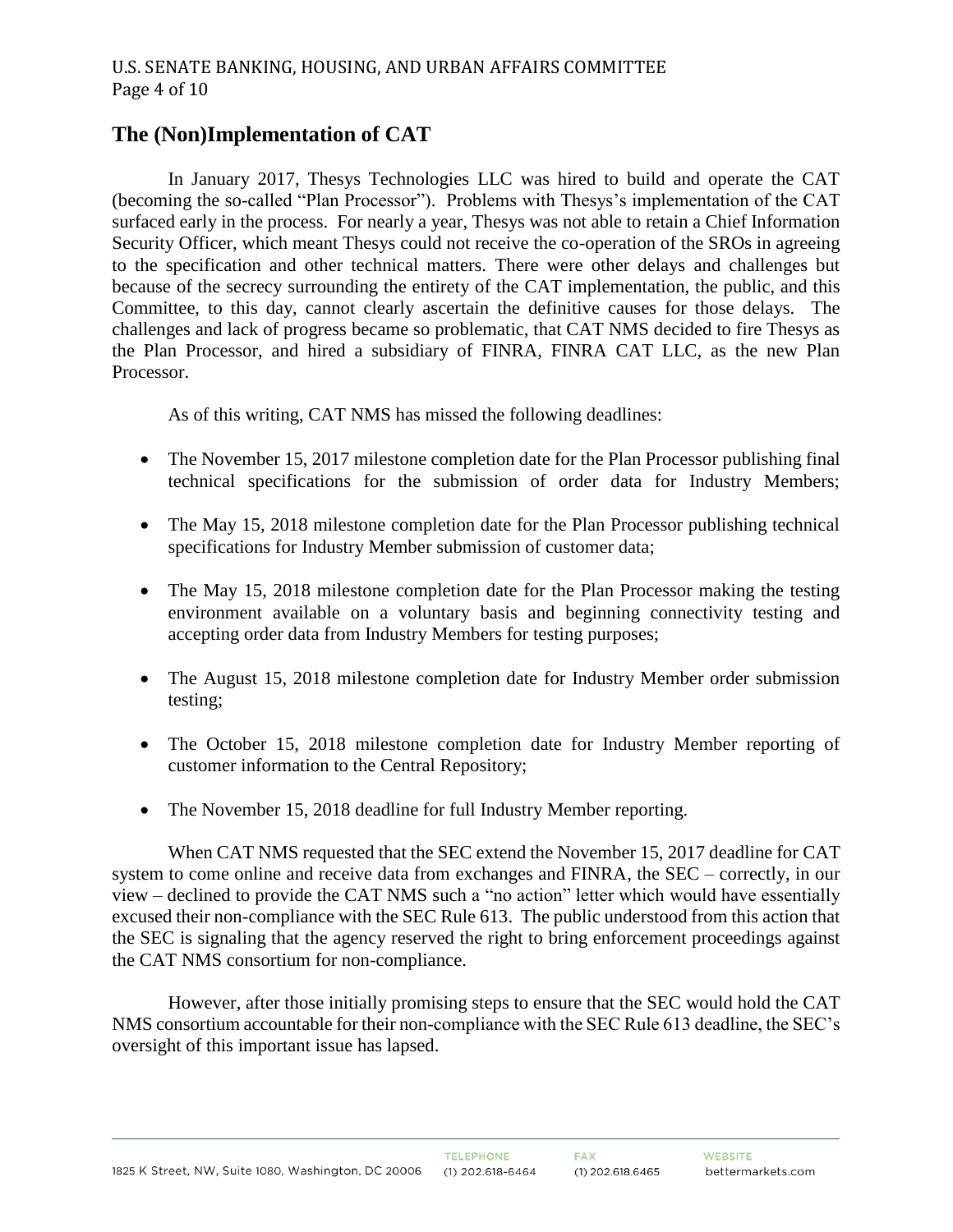### **SEC Fails to Enforce the Law**

Despite repeatedly violating SEC rules without any valid or compelling reasons (which should not matter anyway), the CAT NMS consortium has never been held accountable. As we had detailed in a letter to the SEC Chairman in September 2018,<sup>8</sup> the SEC had ample authority to compel compliance of Rule 613. In addition to the SEC's general authority to enforce compliances of the securities laws and rules, the specific SEC rule that gave birth to CAT NMS (SEC Rule 613) itself includes a provision mandating compliance by the industry-members that comprise the CAT NMS and specifies that non-compliance could result in fines. Rule 613 states clearly:

*(h) Compliance by national securities exchanges and national securities associations.*

*(1) Each national securities exchange and national securities association shall comply with the provisions of the national market system plan approved by the Commission.*

*(2) Any failure by a national securities exchange or national securities association to comply with the provisions of the national market system plan approved by the Commission shall be considered a violation of this section.*

*(3) The national market system plan submitted pursuant to this section shall include a mechanism to ensure compliance by the sponsors of the plan with the requirements of any approved plan. Such enforcement mechanism may include penalties where appropriate.<sup>9</sup>*

Such a requirement was fundamental to the SEC's decision to outsource this mission-critical system to the private sector in the first place. After all, it has been obvious since the decision was made to outsource the CAT to the private sector that there were going to be serious conflicts of interest and enormous incentives for at least some industry members to delay, weaken or kill the CAT before it ever came on line (as previously detailed by Better Markets<sup>10</sup>).

The Commission knew that as well when it was making the decision to outsource CAT to the industry and specifically armed itself with appropriate and effective regulatory tools to encourage and, if need be, compel the implementation of CAT according to the approved timelines and standards. In particular, the phrase "may include penalties where appropriate" was a considered decision by the Commission. This phrase was absent in the 2010 Proposed Rule 613 but was specifically included in the 2012 Final Rule 613. In the Adopting Release for the Final Rule 613, the Commission argued —rightly so—

"…that a penalty provision could provide an incentive for each SRO [self-regulatory organization, *i.e.,* stock exchanges that comprise the CAT NMS consortium] to comply with all the provisions of the NMS plan because each SRO will seek to avoid incurring any

 $\overline{a}$ <sup>8</sup> *See* Better Markets Letter to Chairman Jay Clayton calling on the SEC to enforce its rules, (September 24, 2018), *available* at the attention of the state at the state at the state at the state at the state at the state at the state at the state at the state at the state at the state at the state at the state at the state at [https://bettermarkets.com/sites/default/files/BM%20Ltr%20to%20SEC%20Chair%20Clayton%20On%20](https://bettermarkets.com/sites/default/files/BM%20Ltr%20to%20SEC%20Chair%20Clayton%20On%20CAT.pdf) [CAT.pdf.](https://bettermarkets.com/sites/default/files/BM%20Ltr%20to%20SEC%20Chair%20Clayton%20On%20CAT.pdf)

<sup>&</sup>lt;sup>9</sup> *See* 17 C.F.R. § 242.613(h).

<sup>10</sup> *See* fn. 7 *ibid.*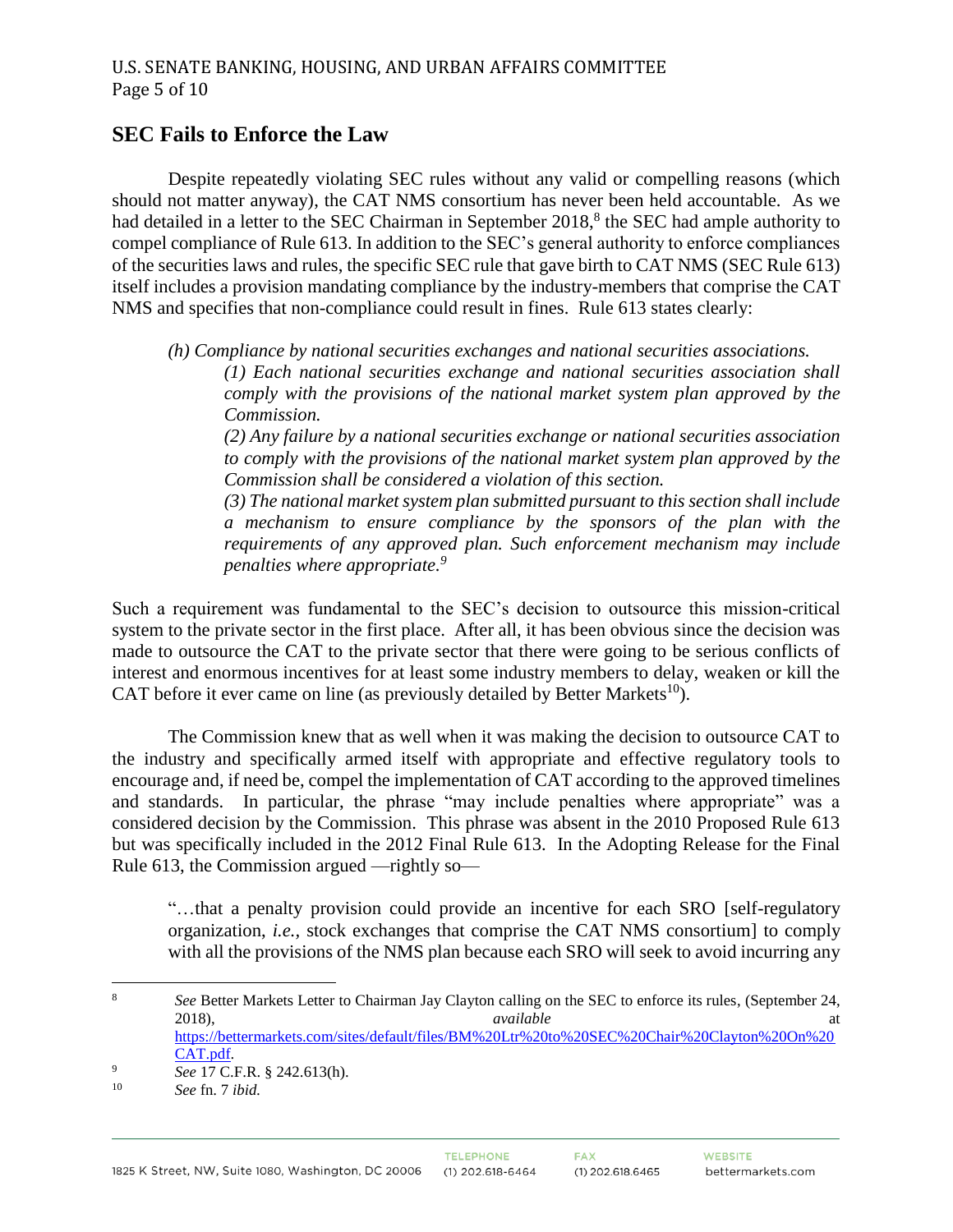#### U.S. SENATE BANKING, HOUSING, AND URBAN AFFAIRS COMMITTEE Page 6 of 10

penalty under the Rule. The incentive to avoid a penalty could also reduce the risk of noncompliance with the Rule."<sup>11</sup>

Thus, the SEC was forearmed, and the industry was specifically forewarned.

It was, however, all for naught. As was predictable and foreseen, the industry-dominated and conflicted consortium failed repeatedly to meet its legal obligations, indefensibly putting investors and markets at risk -- although simultaneously making sure that SEC cops on the beat remained unequipped to monitor and police their activities. Nevertheless, the SEC has repeatedly failed to use its authority, enforce the law or hold the lawbreakers accountable.

Given the critical nature of CAT, the specific statutory authorization, and the consortium's inexcusable conduct, the SEC should have levied substantial daily fines for every day of noncompliance. After all, the industry was on notice and the SEC had already been more than accommodating, but its rule was and remained nonetheless unjustifiably violated. Moreover, every day of delay was another day investors were at risk. This is the precise circumstance anticipated by the SEC and provided for in its rule. The failure of the SEC to act has gutted the rule, nullified the purpose for the provision, removed the risk of a penalty and, therefore, any incentive for compliance.

## **Recommendations to Fix CAT**

 $11\,$ 

CAT is owned, controlled, and operated by the for-profit industry, which is riddled with conflicts of interest, rather than the SEC which is statutorily required to prioritize the public interest. Under the SEC's approved plan, CAT is funded by industry. Its data will be accessible to the "Plan Participants" that manage the private corporation that will have formal ownership of CAT. Some of these Plan Participants are affiliated with broker-dealers. The SEC will have access to this data for regulatory purposes only. As a philosophical matter, for-profit businesses should not be put in charge of and in control of CAT and its data, which will contain information that would have commercial value for any for-profit company seeking to maximize profits (as opposed to the SEC with its mission of upholding the public interest).

To avoid more years of disappointment, failure and non-compliance, the SEC must promptly reform the Plan's organizational and governance structure. The SEC may choose to retain the building of the CAT system by an outside entity, as it currently does with its other IT systems, but it must host the system in-house, under its direct and sole control, retaining the prerogative to grant (or deny) access of the data to non-broker-dealer affiliated SROs. If the Commission believes it is necessary and appropriate, the Commission may enlist the already formed Development Advisory Group (DAG) to support and advise the Commission, as it selects the contractor or a consortium of contractors that will build the CAT according to the specifications in Rule 613.

<sup>11</sup> *See* Adopting Release (Release No. 34-67457; File No. S7-11-10), p.235. Available at [https://www.sec.gov/rules/final/2012/34-67457.pdf.](https://www.sec.gov/rules/final/2012/34-67457.pdf)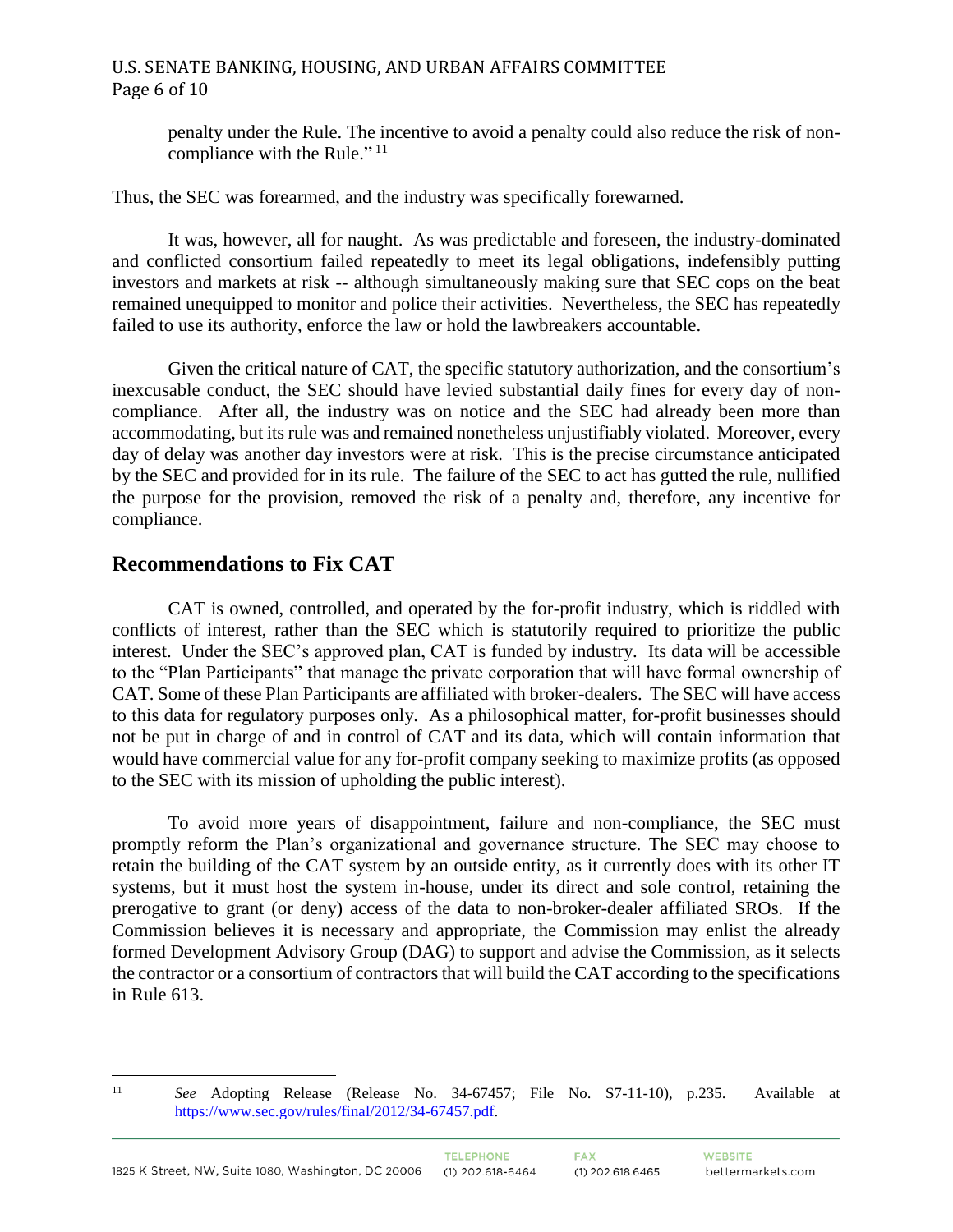### U.S. SENATE BANKING, HOUSING, AND URBAN AFFAIRS COMMITTEE Page 7 of 10

In the alternative, the industry's conflicts of interest must be eliminated or mitigated, or failure will be the inevitable outcome. To that end, the SEC must reconstitute the governance structure to reduce the industry's and SROs' dominance and increase the SEC's and public's representation in the governance of CAT NMS, LLC, specifically—

- The Commission must alter the charter and corporate identity of the CAT NMS, turning it into a not-for-profit organization, and align its mission to that of the SEC;
- The not-for-profit then must be led by a Board, the majority of which will be strictly independent directors with impeccable reputations and integrity;
- The chair of the Board must be a person without past, present or future conflicts who is appointed by the SEC in an open, public process;
- The Director of the Division of Trading and Markets must serve on the Board as the permanent sole vice-Chair;
- The newly formed not-for-profit organization can decide to maintain the Development Advisory Committee to advise and support CAT;
- The SEC should then solely control access and usage of the CAT system.

An additional overriding flaw in the CAT system is that the performance specifications of the current CAT Plan indefensibly fall well short of what is necessary and technologically possible. It is as if the SEC wants to get out of 19th Century, but only to the  $20<sup>th</sup>$  Century and not to the markets and private sector of the 21<sup>st</sup> Century. Building such a disadvantage into the CAT Plan at the beginning means that the SEC simply will never catch up with the industry and likely never be in a position to fully and properly protect investors and markets.

For example, the CAT Plan currently requires that Participants report data to the Central Repository by 8 a.m. on *the next trading day*. For example, a trade (or any other reportable event) completed at 9:30 a.m. on a Friday on an exchange would not have to be reported into the CAT system until the following Monday at 8 a.m. – 70.5 hours after the trade has occurred. And delays for hours or close to a full day would presumably be commonplace.

In stark contrast, FINRA's TRACE and other systems already require much faster reporting, ranging from 10 seconds to 15 minutes on trade transactions. The CAT Plan offers no convincing justification – because, we submit, there is none – for the extraordinarily lax reporting time frame, particularly given that market participants have real time access to the information and electronic transmission of it would likely only take microseconds if not nanoseconds.

Real-time, or near real-time would allow for much more robust surveillance and quicker reaction time. As suggested by experts at Lawrence Berkeley National Laboratory, there are reliable measurement methods that can be devised with the help of a high-performance computer system that would provide regulators with early warnings of an impending Flash Crash-like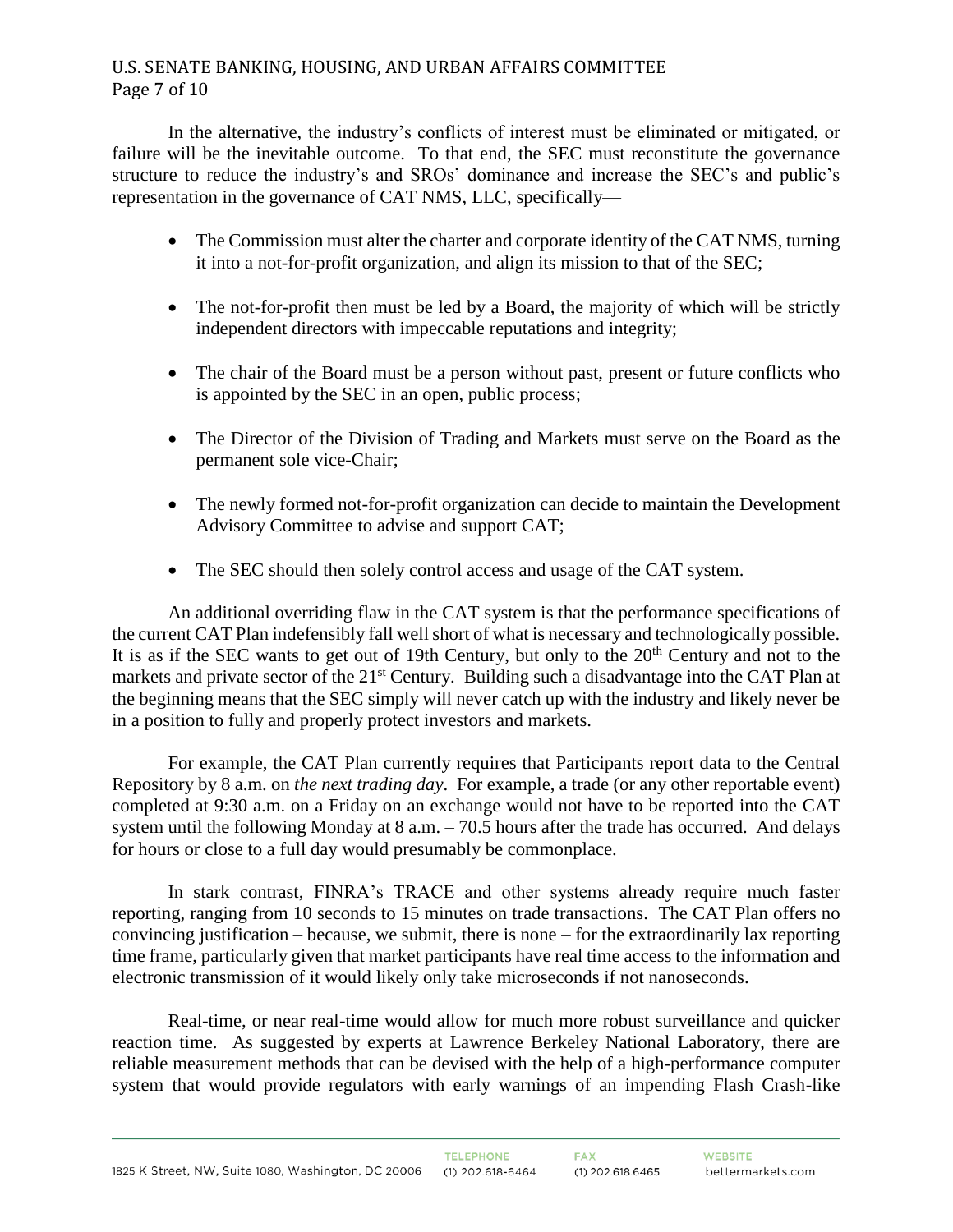### U.S. SENATE BANKING, HOUSING, AND URBAN AFFAIRS COMMITTEE Page 8 of 10

event.<sup>12</sup> These methods might provide as much as an hour of lead time, enabling regulators to intervene to pre-empt or mitigate such crashes (i.e., trading halts, circuit breakers, etc.). However, these would only be possible if the CAT receives real-time or near real-time reporting, and is able to consolidate such data for monitoring and surveillance.

Without using the readily available real-time reporting functionality used today by other regulators and the industry itself, the CAT will serve at best as a data archive, not a meaningful surveillance system that could help the SEC detect unstable trading patterns, avert flash crashes, and halt abusive trading practices while they are in progress.

Finally, the CAT will also not include futures data, which is a glaring omission. The SEC and other regulators concluded that the Flash Crash itself was caused by a futures contracts trade. In other words, even if we had a fully operational CAT at the time of the 2010 Flash Crash, CAT's database would not have included the necessary dataset to enable the SEC and the CFTC to conduct an audit to learn the identity of the trader or the type, timing, and size of the order – basically, what was then thought to be the causes of the crash.<sup>13</sup>

# **SEC Has Opportunity to Fix CAT**

On September 9, 2019, the SEC proposed amendments to Rule 613, ostensibly to increase transparency of and accountability at CAT NMS. The proposal would amend the CAT NMS Plan to require the consortium to:

develop a complete implementation plan containing a detailed timeline with objective milestones to achieve full CAT implementation (the ''Implementation Plan''). This Implementation Plan would be filed with the Commission and made publicly available after approval by a Supermajority Vote of the Operating Committee. The Implementation Plan must be submitted by the Operating Committee to the Chief Executive Officer (''CEO''), President, or an equivalently situated senior officer of each Participant, prior to being voted on by the Operating Committee. Additionally, to further improve implementation transparency, the Commission proposes requiring the Participants to provide the Commission and the public with quarterly progress reports approved by at least a Supermajority Vote of the Operating Committee. The Quarterly Progress Reports must also be submitted by the Operating Committee to the CEO, President, or an equivalently situated senior officer of each Participant, prior to being voted on by the Operating Committee. The proposed amendments also include provisions regarding financial accountability to facilitate implementation of the CAT in an expeditious and efficient manner.<sup>14</sup>

 $12 \text{ }$ <sup>12</sup> *See* "Federal Market Information Technology in the Post Flash Crash Era: Roles for Supercomputing." Bethel, E. Wes; David Leinweber; Oliver Rubel; and Keshenq Wu. Lawrence Berkeley National Laboratory. (2011).

 $13$  But see supra. n. [-].

<sup>14</sup> *See* Proposed Amendments to the National Market System Plan Governing the Consolidated Audit Trail. File No. S7–13–19, 84 Fed. Reg. 48458 (September 13, 2019) *available* at [https://www.federalregister.gov/documents/2019/09/13/2019-19852/proposed-amendments-to-the](https://www.federalregister.gov/documents/2019/09/13/2019-19852/proposed-amendments-to-the-national-market-system-plan-governing-the-consolidated-audit-trail)[national-market-system-plan-governing-the-consolidated-audit-trail.](https://www.federalregister.gov/documents/2019/09/13/2019-19852/proposed-amendments-to-the-national-market-system-plan-governing-the-consolidated-audit-trail)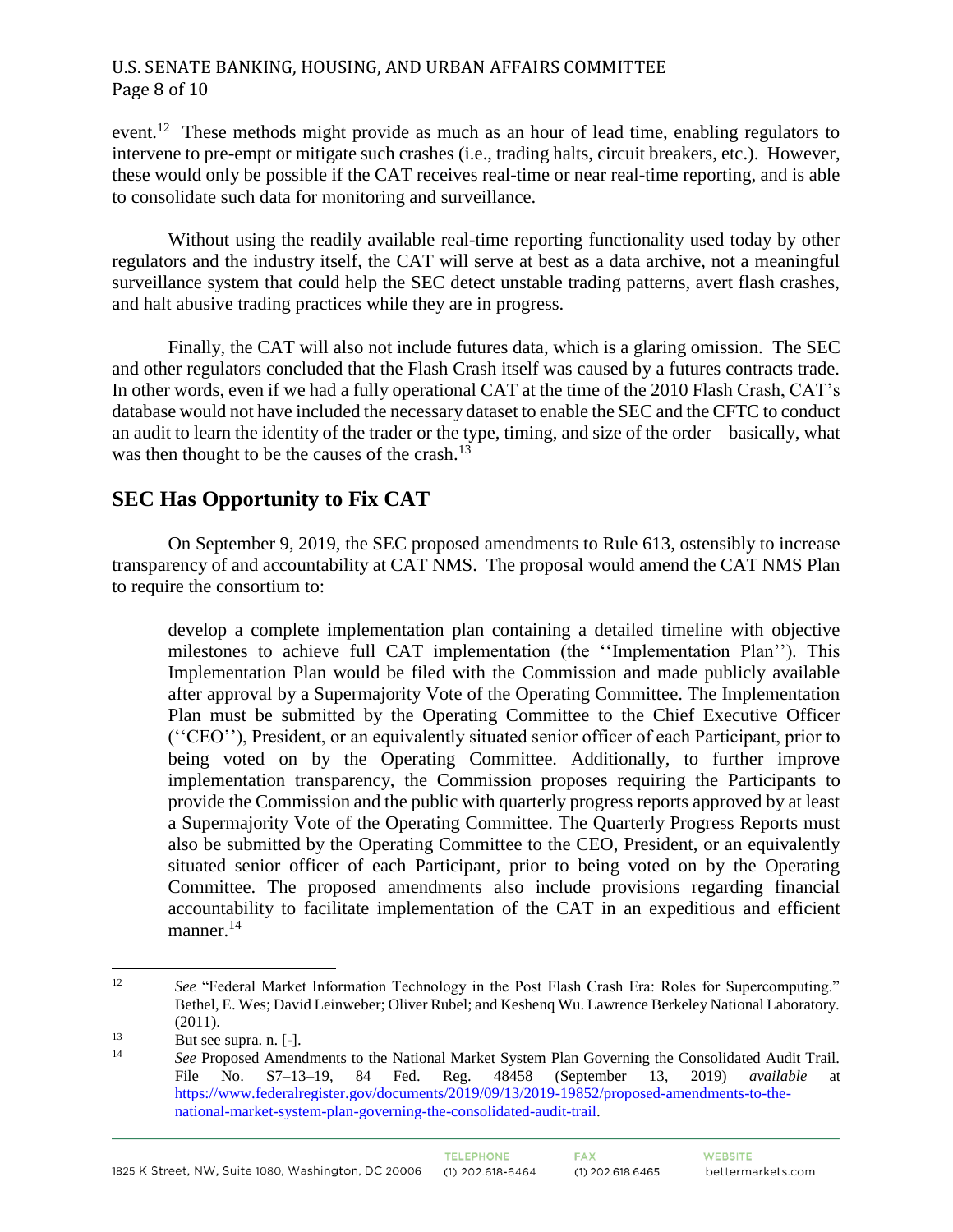#### U.S. SENATE BANKING, HOUSING, AND URBAN AFFAIRS COMMITTEE Page 9 of 10

While some of these reforms are laudable (and long-overdue), they do nothing to address the foundational flaw that embeds the industry's conflicts of interest throughout the consortium and governance of the CAT. Moreover, they may actually incentivize inappropriate strategic behavior by some members of the consortium to cause future delays because the penalties would fall on others. This misalignment of incentives only exacerbates the already grossly indefensible lack of accountability.

This Committee should demand more from the SEC in holding CAT NMS accountable for its repeated failures, particularly in light of the SEC's record of failing to do so itself. This Committee should also press for other reforms outlined above that would fix some of the underlying structural defects of CAT NMS. At a bare minimum, the governance and control of CAT NMS must be fixed to remove the unresolved conflicts of interests that have caused the delays of the implementation thus far and will continue posing a serious risk and hamper SEC and FINRA's mission of investor protection and the promotion of market integrity.

#### **Conclusion**

It is long past time that the SEC had readily at its disposal a state-of-the-art system for monitoring and tracking trading activities across all of the venues that comprise our national market system. As has been well known – and evidenced – for far too long, the SEC simply cannot fulfill its core missions of protecting investors, maintaining the integrity of our markets, and facilitating capital formation without such a system.

The Consolidated Audit Trail system should be a core regulatory tool, owned and controlled by the SEC and used to protect investors, make the capital markets fairer, and facilitate investments in companies. The CAT should not be a privately-held system in the hands of a deeply conflicted private corporation, which is supposed to not only build it but then use it to self-police. Moreover, the CAT's technological capabilities simply must be first rate, not a distant second to private industry standards, and capable of adapting to the ever-evolving markets.

The SEC has all the power, authority and incentives to fix these structural problems. It needs the will and the vigorous support of this Committee, which must hold them accountable and ensure that, after all these years, investors are protected from another Flash Crash and other confidence-killing and costly market practices.

Thank you for considering these issues.

Aennism Lellah